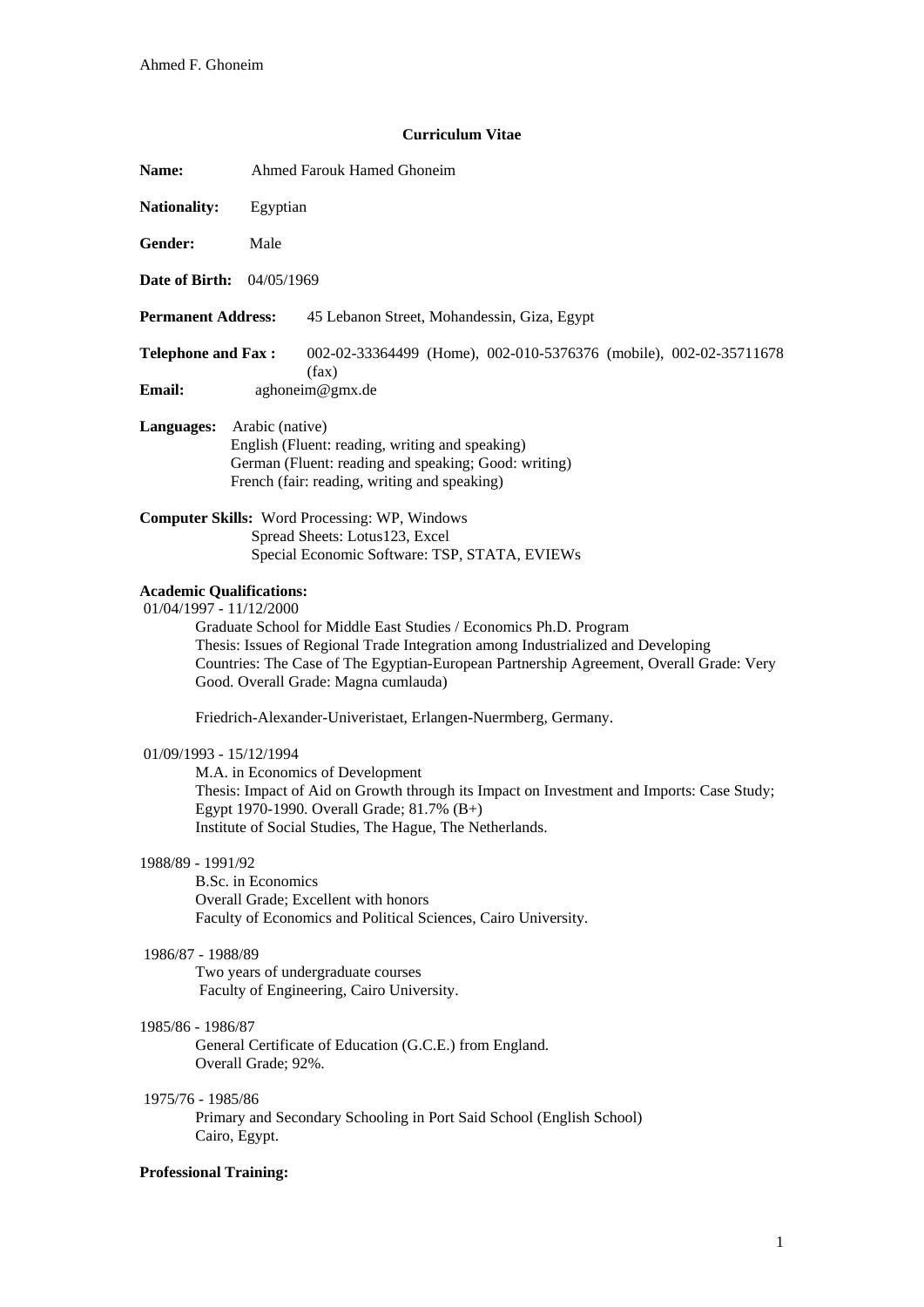#### 01/12/2008- 05/12/2008

 Study Tour in Denmark on Anti-Corruption organized by Danish-Egyptian Dialogue Institute and financed by DANIDA Fellowship Program

#### 10/10/2005- 14/10/2005

 Course on Emerging Opportunities and Challenges for Developing Countries in Global Agricultural Trade and International Negotiations, Held in Rome and financed by World Bank

# 3/5/2004- 7/5/2004

 Training Seminar for Trainers on Competition Organized by the European Commission within the Regional Program for the Euro Med Market, Held in Vienna and financed by European Commission

# 19/4/2004- 23/4-2004

 Course: Services Trade and International Negotiations Held by the World Bank in Washington D.C. financed by Ford Foundation

### 26/5/2003- 28/5/2003

 Workshop on Competition in the Southern and Northern Mediterranean Countries Organized by the European Commission within the Regional Program for the Euro Med Market, Held in Berlin and financed by European Commission

#### 17/12/2002- 19/12/2002

 Training Workshop on Trade in Services held by WTO and ESCWA in Beirut and financed by World Bank

#### 03/07/2000 - 14/7/2000

Summer School for Ph.D. Students in Florence, Italy; The Mediterranean in the  $21<sup>st</sup>$  Century: Enduring Differences and Prospects for Co-operation. organized and sponsored by Robert Schuman Centre for Advanced Studies, European University Institute

# 26/10/1999- 27/10/1999

 Course; Macroeconomic Management: Financial Sector Issues held by the World Bank in Cairo

# 29/07/1998 - 10/08/1998

 Course; Globalization and New Trade Agenda held by the World Bank in Washington DC

#### 09/02/1998 - 14/02/1998

 Course; New Skills in Economic Growth held by the World Bank in Washington DC

### 03/07/1995 - 13/07/1995

 Workshop; The Use of Microdata Sets in Labor Economics organized and sponsored by the Economic Research Forum(ERF), Cairo, Egypt.

# 12/06/1993 - 18/07/1993

 Training for Young African Leaders on Entrepreneurship in the U.S. sponsored by the United States Information Agency (USIA).

# **Employment History:**

### 25/6/2006-

 Associate Professor in the Economics Department, Faculty of Economics and Political Sciences, Cairo University (Full time).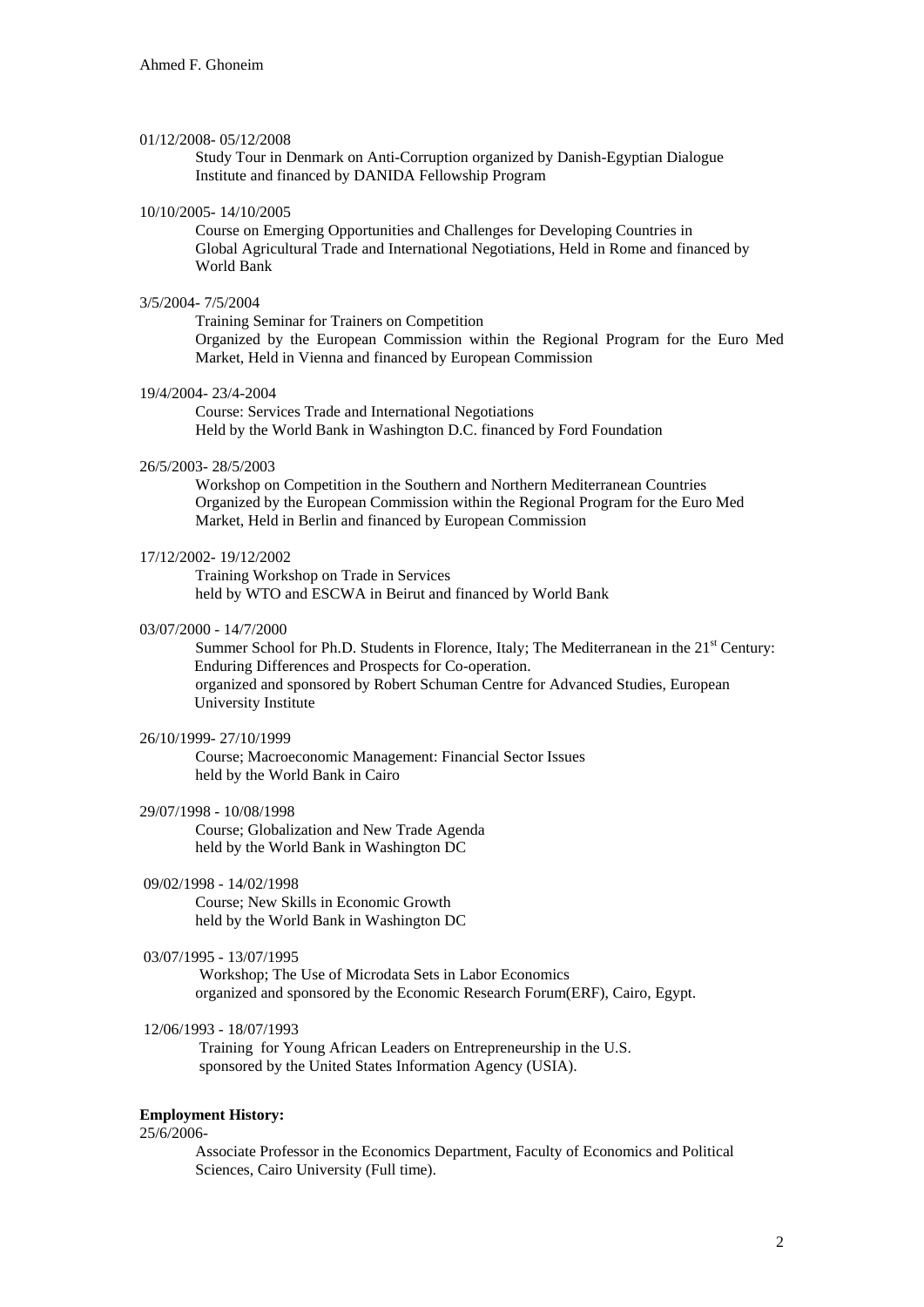Teaching Macroeconomics, Microeconomics, Managerial Economics, Institutional Economics, International Trade, and Economics of European Union.

### 02/02/2001- 25/6/2006

 Assistant Professor in the Economics Department, Faculty of Economics and Political Sciences, Cairo University (Full time).

Taught Macroeconomics, Microeconomics, Managerial Economics, Institutional Economics, International Trade, and Economics of European Union.

### 01/10/1992 - 2/2/2001

Teaching Associate/Assistant in the Economics Department, Faculty of Economics and Political Sciences, Cairo University (Full time). On leave due to Ph.D. obligations.

Taught; Macroeconomics, Microeconomics, Introduction to Economics and Economic Planning (undergraduate level). Feasibility Studies (graduate level).

### 01/04/2003-

 Associate Professor at the American University in Cairo, teaching at the Management Center's MBA program and starting Fall 2009 teaching a masters course on International Migration and Development at the Center of Refugees and Migration at the AUC.

# **Other Professional Jobs:**

#### 01/09/2007-

 Economic Consultant to the Egyptian Water and Waste-Water Regulatory Authority through WWSPR Project which is a USAID funded project aimed at enhancing the water and wastewater sector in Egypt. My position is a part time consultant in this regard helping to design economic policies to this sector through EWRA

### 01/09/2006-30/09/2008

Managing Director of the Center for European Studies, Cairo University

#### 1/10/2008- 30/12/2008

 International Consultant for the World Bank writing a thematic paper on Agriculture Trade and Regional Trade Agreements in the Arab World

# 1/06/2007-30/12/2008

 Consultant to GTZ in Egypt undertaking several lectures and seminars for building capacity for exporters on issues related to regional trade agreements joined by Egypt

# 20/11/2006-4/12/2006

International consultant for UNDP writing a report on capacity building needs of the Trade Policy Directorate, Ministry of Industry and Trade, Jordan

### 25/08/2006-30/10/2006

International consultant for DFID writing a report submitted to the Ministry of Planning, Yemen on how Yemen should proceed with joining the Gulf Cooperation Council

### 01/02/2006- 30/3/2006

 International consultant for GTZ undertaking a study on regional trade agreements and accession to World Trade Organization in Yemen

# 1/01/2005-

Economic Consultant for the Canadian Egyptian Business Council (CEBC)

#### 01/09/2004- 15/12/2005

 Short term international expert developing a trade strategy for the Arab countries within a project on Industrial Strategy for the Arab World coordinated by the Arab Organization for Industrial Development and Mining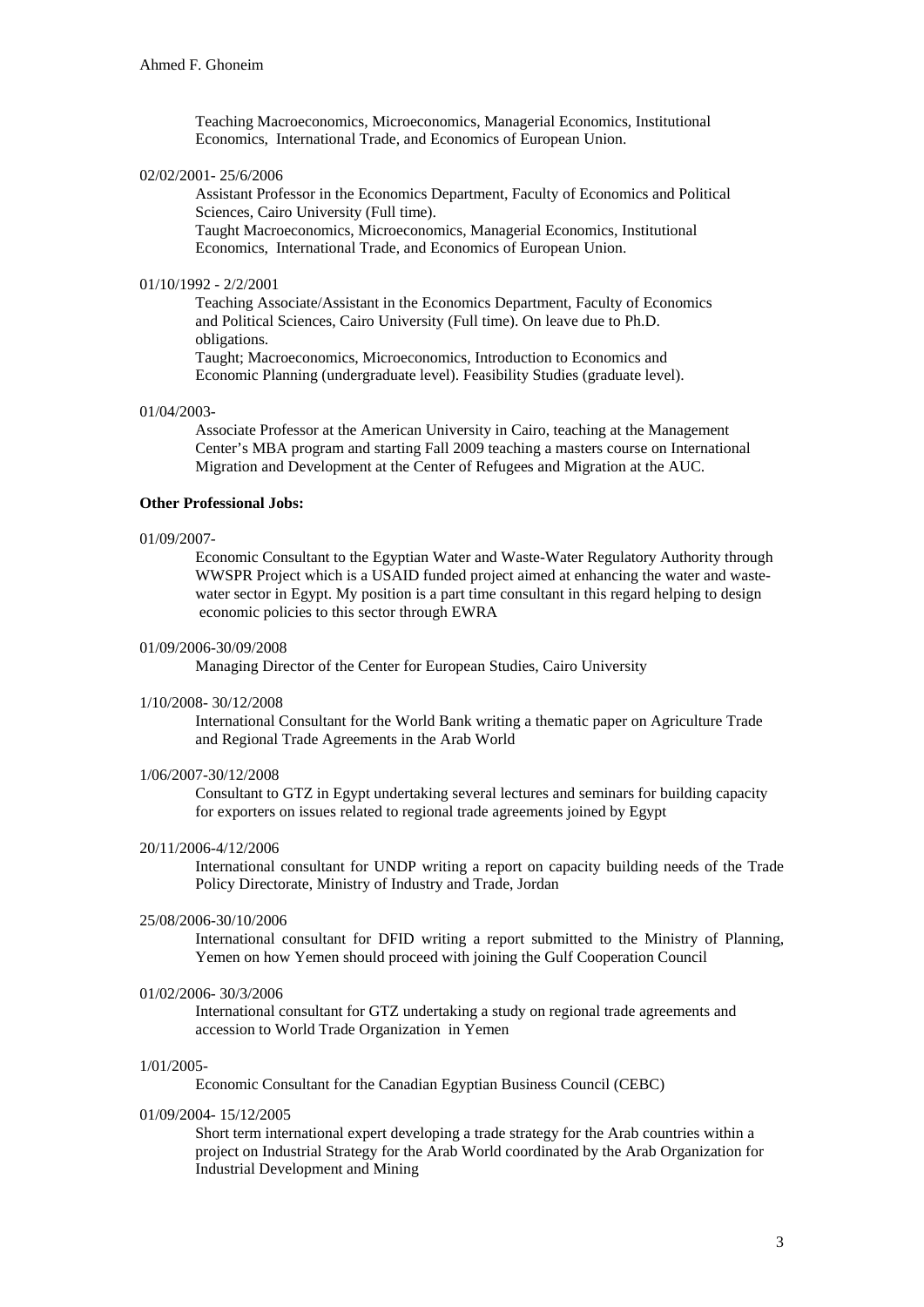#### 01/09/2004- 01/06/2005

International consultant for UNDP undertaking a study on trade policy in Yemen

### 01/04/2003-30/8/2004

 Advisor to the Minister of Industry on International Agreements and Foreign Trade Issues (Part time)

# 15/05/2004-15/06/2004

Local consultant for USAID writing a report on trade facilitation in Egypt

### 01/05/2004- 30/5/2004

 Local consultant for USAID organizing a seminar in collaboration with the Ministry of Industry on the Importance of Laboratory Accreditation for Industry , Trade, and Sustainable Development

## 15/12/2003-30/1/2004

 International Consultant for USAID, Nathan Associates working in Yemen to identify the trade capacity building priorities for USAID to undertake in Yemen

# 01/02/2003-30/03/2003

 Consultant to USAID in Egypt undertaking a study to evaluate the possibility of converting taxies from the use of gasoline to compressed natural gas

#### 01/06/2002-31/12/2003

 Deputy Director of the Center of Economics and Financial Research Studies (CEFRS), Cairo University

### 20/03/2001- 30/6/2002

 Advisor to the Minister of Foreign Trade, Ministry of Economy and Foreign Trade (Part time)

#### 01/11/2002-

 Short term consultant for the World Bank on different projects related to trade policy with special emphasis on World Trade Organization, Regional Trade Agreements, capacity building and trade in services (conducted training for government officials in Kuwait, Syria, and Yemen)

# 01/11/2002- 15/12/2002

Instructor at the American Chamber of Commerce in Cairo for International Trade course for the CFA/CMA degrees

### 01/06/2001-

 Short term consultant for the World Intellectual Property Organization (WIPO) on different Projects related to cultural and copyright industries

# 24/12/1994 – 01/05/2002

 Instructor of Macro and Managerial Aspects of Economics courses in the Master of Business Administration (MBA)of Regional Information Technology Institute, Egypt and Maastricht School of Management, The Netherlands (Part Time)

#### 16/11/1999-17/11/1999

Short term Instructor at the Arab Planning Institute in Kuwait. Lecturing on the Future Trade Agenda and the MENA Region (Lecturing on Issues related to services, agriculture and new issues as labor and environment)

#### 24/4/1999-28/4/1999

Short term World Bank Consultant (a speaker in a training seminar on trade policy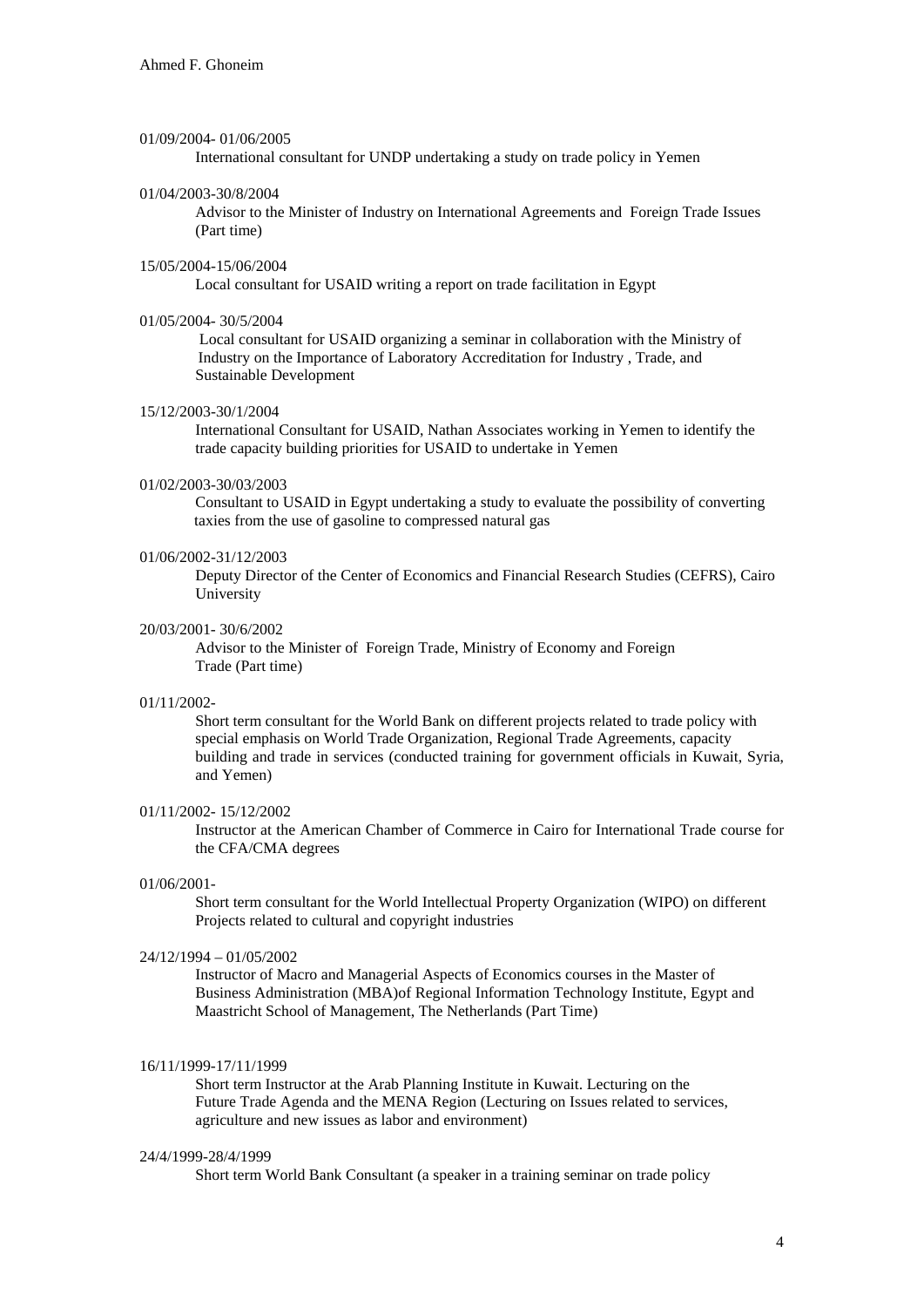organized by the World Bank in collaboration with the Arab Planning Institute in Kuwait)

01/05/1996 - 30/07/1996

Research assistant at the Social Research Center, American University in Cairo (Part Time)

23/12/1994 - 30/05/1996

Economic researcher at the Egyptian Center for Economic Studies (ECES)(Part Time)

01/01/1995 - 30/04/1995

Researcher in a joint project; Economic Cooperation and Integration in The Middle East, A Literature Survey: With Particular Reference to Egypt organized by the Economic Research Forum for Arab Countries, Iran and Turkey (ERF) and sponsored by the Center for International Studies, University of Toronto (published by the Center for International Studies, University of Toronto, 1995)

01/12/1992 - 30/03/1993

 Research assistant for Prof. Heba Handoussa, Economics Department, American University in Cairo (Part time)

01/12/1992 - 30/05/1993

 Research assistant for Prof. Heba Nassar , Social Research Center at The American University in Cairo (Part time)

01/10/1992 - 30/05/1993

 Researcher in: Trade Net Project, Information and Decision Support Center for The Cabinet of Ministers, Egypt (Part time).

### **Publication Titles:**

#### *Refereed Articles in Academic Journals and Books:*

Ghoneim, Ahmed F. (1995), "The Monetary Side of the Structural Adjustment Program in Egypt and Its Impact on the Main Macroeconomic Variables", in: Aliaa El Mahdy (ed.) *The Social and Political Aspects of the Economic Reform in Egypt*, Cairo: Research Center of Developing Countries, Cairo University, (in Arabic).

Ghoneim, Ahmed F. (2000), "Antidumping under the GATT and the European Union Rules: Prospects for The Egyptian-European Partnership Agreement", in Heba Nassar and Alfons Naeim (eds.) *The Egyptian Exports and the Challenges of the Twenty First Century,* Cairo: Center of Economic and Financial Research and Studies

Ghoneim, Ahmed F. (2001), "The Determinants of the Egyptian Exports' Market Access to the European Union" Economic Research Forum for Arab Countries, Iran and Turkey, Working Paper Series. (This is a research project undertaken by the author within the context of the FEMISE network) republished as *CEFRS Research Projects Series* Vol. (10) Dec.2000

Ghoneim, Ahmed Farouk (2002), "Institutional Reform to promote Exports: Egypt and the EU", in Handouss, Heba and Noha El-Mikawy (eds), *Institutional Reform and Economic Development in Egypt: Which Institutions and Why,* Bonn: Center for Development Research, Bonn University. Republished by the American University in Cairo (AUC)

Ghoneim, Ahmed F. and Heba Nassar (2002), "Trade and Migration, Are They Complements or Substitutes: A Review of Four MENA Countries", presented at the University of European Union Annual Meeting, Florence Italy, 19-24 March 2002. A shorter version is presented at the World Bank Development Annual Conference (ABCDE Europe) held in Oslo 24-26<sup>th</sup> June, 2002. Published as ERF Working Paper No. 0207 and *CEFRS Economic Studies Series* Vol. (28), Mach 2003

Ghoneim, Ahmed F. (2002), "Competition Policy or Competition Law: What Does Egypt Really Need", *Boletín Latinoamericano de Competencia*, No. 17, pp. 46-58. First presented at the ERF 9th Annual Conference held in Sharja, UAE, 26-28 October 2002.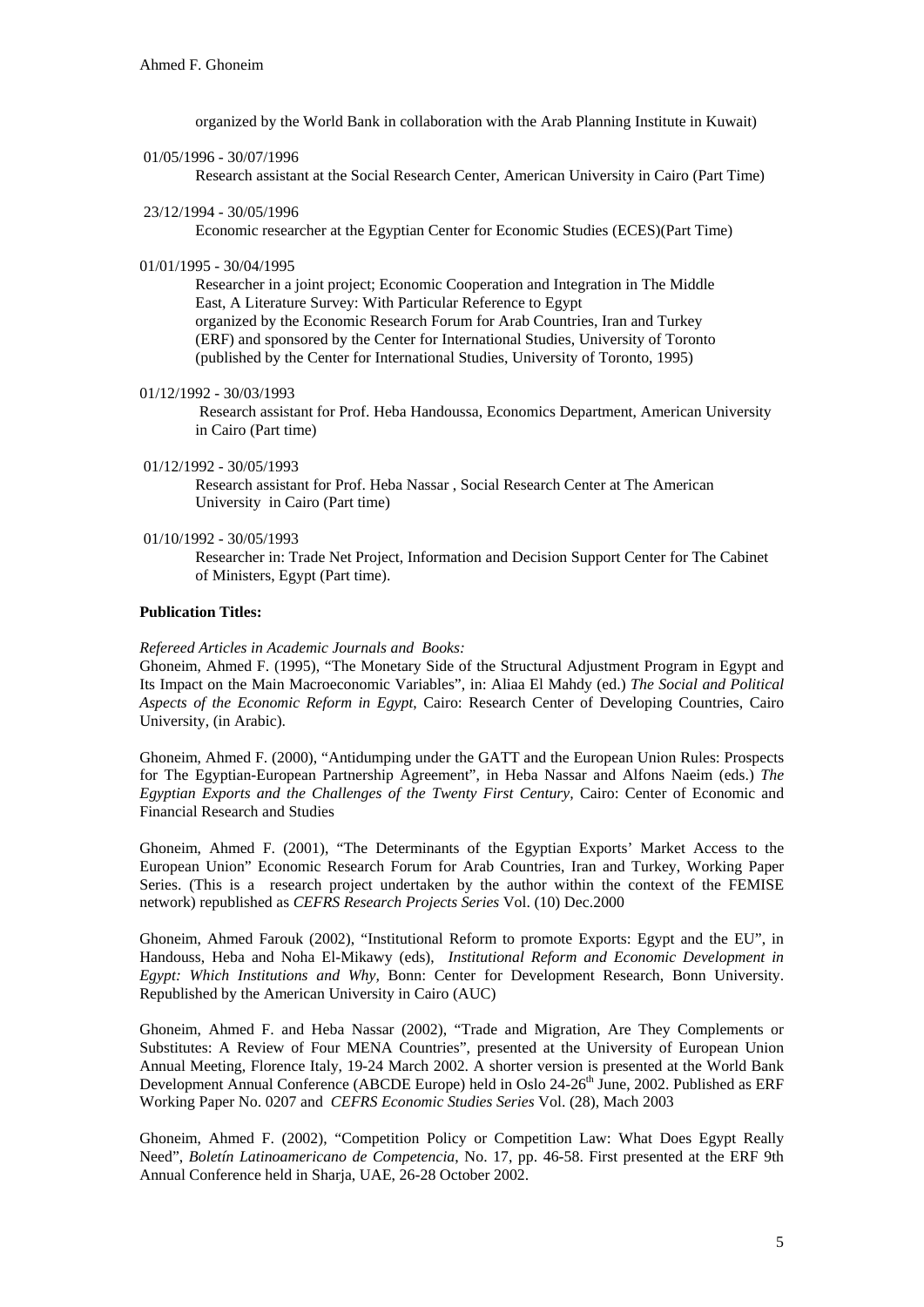Ghoneim, Ahmed F. (2003), "Cultural Industries in Egypt", in Ghoneim, Ahmed F. et. al, *Performance of Copyright Industries in Selected Arab Countries: Egypt, Jordan, Lebanon, Morocco, Tunisia*, Geneva: Word Intellectual Property Organization (WIPO) Ahmed F. Ghoneim

Ghoneim, Ahmed F., Juergen von Hagen, and Susan Wolf (2003), "Trade Relations between the EU and North Africa", Chapter 10 of the *2002/2003 The Arab World Competitiveness Report*, Oxford: Oxford University Press printed for the World Economic Forum.

Ghoneim, Ahmed F. (2003), "Rules of Origin and their Impact on Egypt within the context of the EU-Med Partnership Agreement", *Journal of World Trade*, June 2003 Vol. 37 No. 3, pp. 597-622. First presented at the annual conference of Economic Research Forum, 14-17 January 2002.

Ghoneim, Ahmed F. and Noha El-Mikawy(2003), "Political Economy Aspects of Trade Reform in Egypt", in Ghoneim, Ahmed F. and Heba Nassar (2003) (eds.) *Institutional and Policy Challenges Facing the Egyptian Economy*, Cairo: Center of Economic and Financial Research, Cairo University

Ghoneim, Ahmed F., Sherine Ghoneim, and Sherif Kamel (2004), "The Impact of the Role of the Government of Egypt on Electronic Commerce Development and Growth" in *The Social and Cognitive Impacts of e-Commerce on Modern Organizations* by Mehdi Khosrow-Pour (ed), Idea Group Publishing.

Ghoneim, Ahmed F. (2004), "Egyptian Exports' Performance: Has the Economic Reform and Structural Adjustment Program made a Difference?", in *Aspects of Structural Reform with special Reference to the Egyptian Economy* by Mona El Baradei (ed). First presented at the 8<sup>th</sup> Conference of the Department of Economics, faculty of Economics & Political Science, Cairo University, 13-14 April, 2003.

Ghoneim, Ahmed Farouk and Hanaa Kheir-El-Din (2004), "Trade Chapter" in *Egypt Country Profile: The Road Ahead for Egypt*, a FEMISE project coordinated by Economic Research Forum for Arab Countries, Iran and Turkey and Institute de La Mediterranne.

Ghoneim, Ahmed F. (2005), "The Audio-visual Sector in Egypt", in Guerrieri, Paolo, P. Lelio Iapadre, and Georg Koopman, *Cultural Diversity and International Economic Integration: The Global Governance of the Audio-Visual Sector*, Edward Elgar. First published as "Competition, Cultural Variety and Global Governance: the Case of the Global Audiovisual System: Case of Egypt", HWWA-Report No. 246, Hamburg: Hamburg Institute of International Economics, ISSN 0179-2253.Research project undertaken for the IAI and the HWWA.

Ghoneim, Ahmed F. (2005), "Achieving The Two Objectives: Export Promotion and Job Creation", in Ibraim Awad (editor), *Towards An Employment Policy in Egypt*, Cairo: International Labor Office and haiaa masria Amma llikitab.

Ghoneim, Ahmed F. and Amr Essawy, (2005), "Trade Facilitation and the Integration of Egyptian Manufacturers in World Trade with Special Emphasis on Port Efficiency, in Heba Nassar (editor), *Revisiting Egypt's Competitiveness: Te Road Ahead for Building Leading Sectors*, Cairo: CEFRS.

Ghoneim, Ahmed F. and Hanaa Kheir-El-Din (2006), "Arab Trade Integration in Retrospect: Comparison with the European Union Experience and Lessons Learnt" in Naglaa El Ehwany (editor), *Integration and Enlargement of the European Union: Lessons to be for the Arab Region*, A publication of the Center of European Studies and Knorad Adenaur Foundation.

Ghoneim, Ahmed F. and Hanaa Kheir-El-Din (2006), "Trade relations Between the European Union and the Southern Mediterranean Countries: Prospects for Export Based on the Enlargement of the European Union, the New Neighbourhood Policy and the Barcelona Process in Franco Praussello (editor), *Sustainable Development and Adjustment in the Mediterranean Countries Following the EU Enlargement*. Franco Angeli - Milan, 2006, 540 p.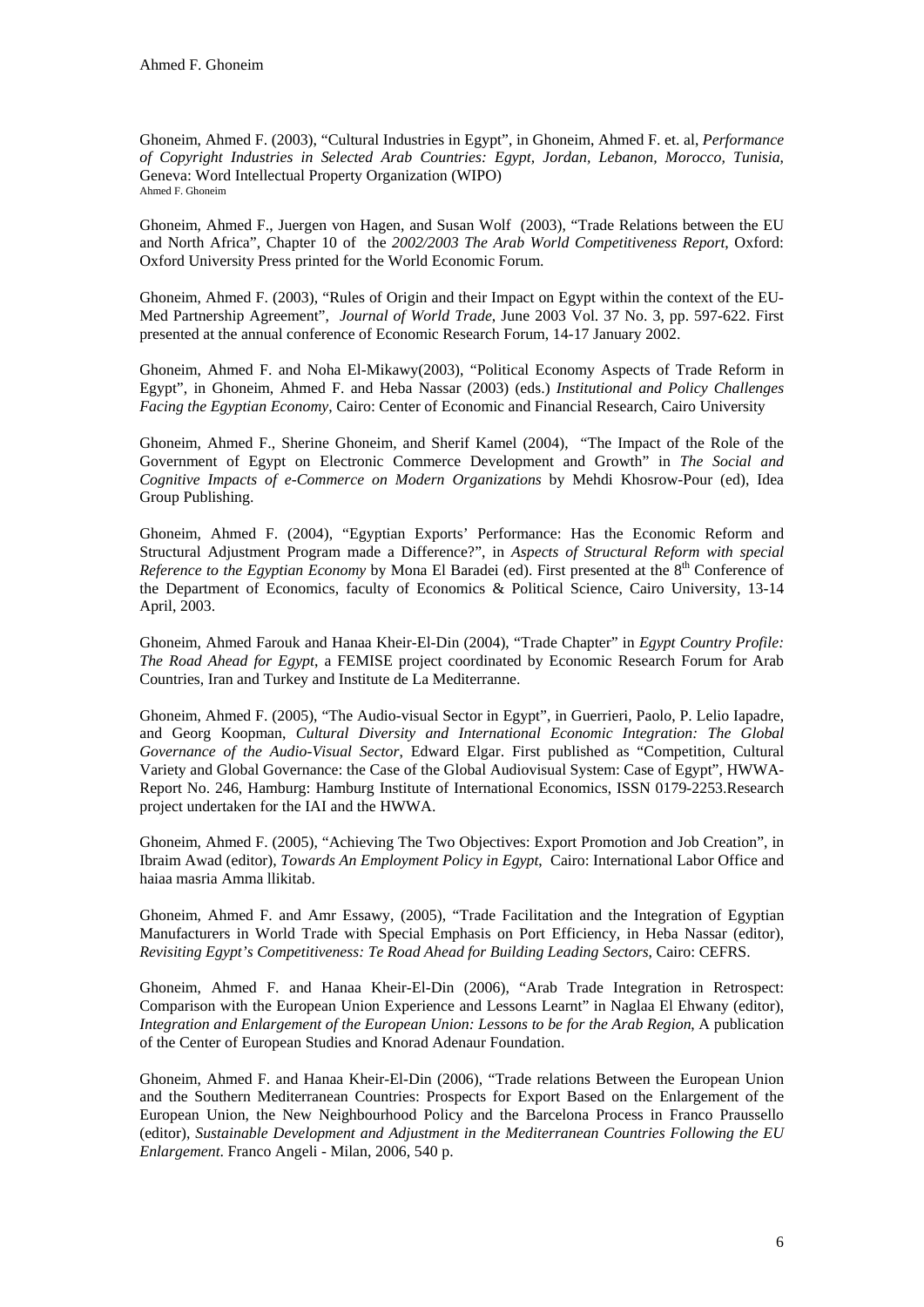Ghoneim, Ahmed F. and Hanaa Kheir-El-Din (2006), "Impact of Liberalization of Trade in Services: Banking, Telecommunications and Maritime Transport in Egypt", Research project undertaken for FEMISE. Project Coordinator Subidey Togan *Impact of Liberalization of Trade in Services: Banking, Telecommunications and Maritime Transport in Egypt Morocco, Tunisia and Turkey.* Available at [www.femise.org.](http://www.femise.org/)

Ghoneim, Ahmed F. and Hanaa Kheir-El-Din (2006), "The Economic and Regulatory Policy Implications of Overlapping Preferential Trade Agreements in the Arab Countries: The Case of Egypt", Research project undertaken for IDRC. Project Coordinator Hanaa Kheir-El-Din *The Economic and Regulatory Policy Implications of Overlapping Preferential Trade Agreements in the Arab Countries.* Published as ERF Special Report, Research Report Series No. 0425.

Ghoneim, Ahmed F. and Ulrike Grote (2006) "Impact of Labor Standards on Egyptian Exports" in Grote, Ulrike, Arnab Basu and Nancy Chau (eds.), New Frontiers in Environmental and Social Labeling, Heidelberg: Physica-Verlag. Also published as *ZEF Discussion Papers on Development Policy Nr. 108*, Bonn: University of Bonn. Center of Development Studies (Zentrum fuer Entwicklung Forschung).

Ghoneim, Ahmed F. (2006), "Law Making for Trade Liberalization and Investment Promotion in Egypt" in Noha El Mikawy (editor), *The Imperative of Good Governance: Economic Reform, Political Will, Incentives, & Capacities for Meaningful Participation*, ZEF and ERF.

Ghoneim, Ahmed F., and Miria Pigato (2006), "Egypt After the End of the Multiple-Fiber Agreement: A Comparative Regional Analysis", ECES Working Paper No. 114, Cairo: Egyptian Center for Economic Studies.

Ghoneim, Ahmed F. and Abdallah Shihata (2007), "Institutions, and Economic Reform in Egypt", in Moustafa El Saiid (editor), *The Institutional Reform and Development in Egypt*, Cairo: Partners in Development.

Ghoneim, Ahmed F. and Omneia A. Helmy (2007), "Maritime Transport and Related Logistics Services in Egypt: Opportunities and Risks" paper prepared for the Egyptian Center for Economic Studies (ECES) and the International Center for Trade and Sustainable Development (ICTSD). Available at [http://www.ictsd.org/dlogue/2007-07-01/Final%20version%20-](http://www.ictsd.org/dlogue/2007-07-01/Final%20version%20-%20Maritime%20and%20Logistics-%2017%20july%202007.pdf) [%20Maritime%20and%20Logistics-%2017%20july%202007.pdf](http://www.ictsd.org/dlogue/2007-07-01/Final%20version%20-%20Maritime%20and%20Logistics-%2017%20july%202007.pdf). Published as ECES Working Paper No. 125, and as ICTSD Issue paper No. 8.

Ghoneim, Ahmed Farouk (2007) (coordinator and main author with M. El Garf, M. Gasiorek, and P. Holmes), "Examining the Deep Integration Aspects of the EU-South Mediterranean Countries: Comparing the Barcelona Process and Neighbourhood Policy, the Case of Egypt", FEMISE Project No. FEM31-08, financed by European Commission.

Ghoneim, Ahmed Farouk (2007), "Access to Services and Its Impact on Competitiveness of Egyptian Firms", *The Journal of International Trade and Diplomacy* 1 (2), Fall 2007:203-230, first published as an American University in Cairo, Social Research Center Working Paper No. 1.

Ghoneim, Ahmed Farouk (2007), "Economic Performance of the Arabic Translation Industry in Egypt", in Najib Harabi (editor), Performance of the Arabic Book Translation Industry in Selected Arab Countries: Egypt, Lebanon, Morocco, Saudi-Arabia and Syria, Munich Personal RePEc Archive (MPRA) paper No. 6707, available at http://mpra.ub.uni-muenchen.de/6707/ MPRA Paper No. 6707

Ghoneim, Ahmed F. (2008), "Yemen's integration in the world economy" in Allam Ahmed (editor), *Business Excellence and Competitiveness in the Middle East and North Africa*, UK: Inderscience publishers. Available at [http://www.inderscience.com/bookseries/books\\_bec\\_mena.html#05](http://www.inderscience.com/bookseries/books_bec_mena.html#05)

Ghoneim, Ahmed F. and Lobna Abdel Latif (2008), "Competition, Competition Policy and Economic Efficiency in the MENA Region: The Case of Egypt", in Khalid Sekkat (editor), *Competition and Efficiency in the Arab World*, New York: Palgrave, Macmillan.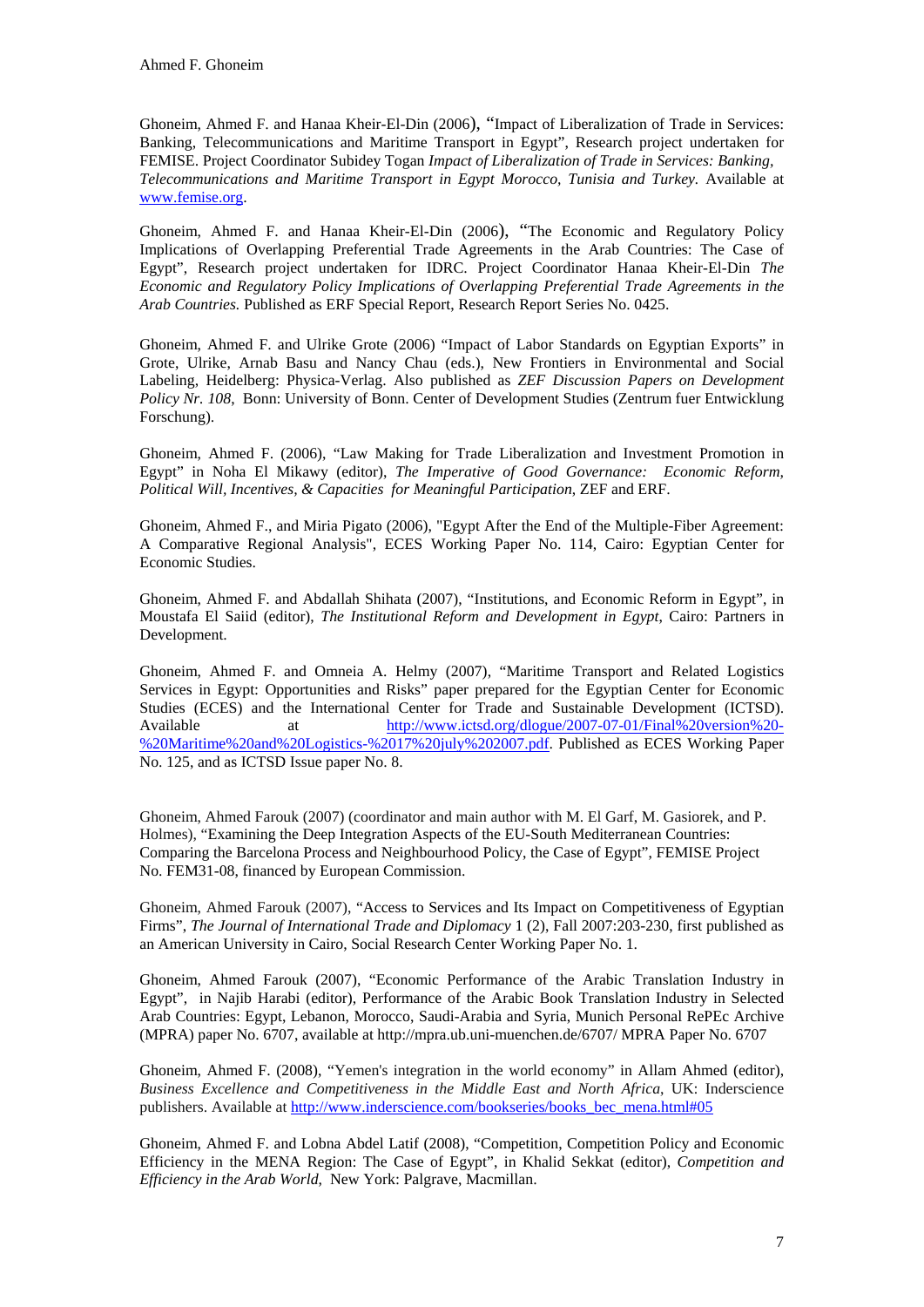Ghoneim, Ahmed F. (2008), "To What Extent Should Egypt go Deep in Its Free Trade Area with the United States if Any!!", *Journal of World Investment and Trade*, Vol. 9, No. 2 April Edition, pp. 163- 186. First presented at the American Studies Center Conference entitled "The Arab-American Relationships: The Status of the Present and the Prospects of the Future", held at Cairo University, 19- 20 April, 2006.

Ghoneim, Ahmed F. and Dina Atef Mandour (2008), "Egypt as a Knowledge-based Economy, with Special Emphasis on the Role of Youth", *Faculty of Economics & Political Science, Economics Department Research Papers Series No. 28*, March 2008.

Ghoneim, Ahmed F., Hanaa Kheir-El-Din, Akrum Bastawy, and Lahcen Achy (2008), *[The Political](http://www.erf.org.eg/cms.php?id=publication_details&publication_id=940)  [Economy of Trade Policy in the Middle East and North Africa: A Study of Selected Sectors in Egypt](http://www.erf.org.eg/cms.php?id=publication_details&publication_id=940)  [and Morocco:](http://www.erf.org.eg/cms.php?id=publication_details&publication_id=940) A Study of Selected Sectors in Egypt and Morocco*, ERF Research Report No. RTTR 2008, available at [http://www.erf.org.eg/cms.php?id=publication\\_details&publication\\_id=940](http://www.erf.org.eg/cms.php?id=publication_details&publication_id=940)

Ghoneim, Ahmed F. (2008), "Can Trade Policy Save Egypt from the World Food Crisis?", Paper submitted to Social Contract Center Project, Information and Decision Support Center, Cabinet of Prime Minister.

Ghoneim, Ahmed F. and Nicolas Preidy (2008), "The Greater Arab Free Trade Area: An ex-post appraisal within an imperfect competition framework", FEMISE Project n°32-03, available at [http://www.femise.org](http://www.femise.org/)

Ghoneim, Ahmed F. (2009), " Egypt's Prerequisites to Ensure Effective and Fruitful Reform of Services", ECES Working Paper No. 149, Cairo: Egyptian Center for Economic Studies, first presented

at paper presented at the Egyptian Center for Economic Studies (ECES) conference entitled Towards More Efficient Services in Egypt held in Cairo 22, 23 December, 2008.

Ghoneim, Ahmed F. (2009), "Research Uptake in an Informal Setting: The Case of Egypt", in Diana Tussie (editor), *The Politics of Trade, The Role of Research in Trade Policy and Negotiations*, BRILL and IDRC.

*Working Papers, Background Papers, Papers presented at National and International Conferences, and Articles, Research Projects or Chapters in Books to be published:* 

Ghoneim, Ahmed F. (2002), "Audiovisual Sector and the GATS: Case Study of Egypt, Morocco and Tunisia", Research Project undertaken in collaboration with the World Bank and the Institute of International Affairs, Italy.

Ghoneim, Ahmed F. (2003), "Helping to Identify the Potential and Mode for Liberalization of Trade in Services in the Southern Mediterranean Countries: The Case of Egypt", presented at the University of European Union Annual Meeting, Florence Italy, 19-24 March 2003. ERF Working Paper No. 3033

Ghoneim, Ahmed F., Michael Gasiorek, Peter Holmes and Leonardo Iacavone (2004), "Dealing with Technical Barriers to Trade in the EuroMed region" in Gasiorek, Michael et.al The effects of the Association Agreements on Industries of Mediterranean Partners, Report Submitted to the European Commission and financed by FEMISE.

Ghoneim, Ahmed F. (2004), "How Does Trade Policy Affect the Election Process in the US?", paper presented at the Center for American Studies, American University in Cairo Conference on Elections in the US, 2-4 October, 2004.

Ghoneim, Ahmed F. (2004), "The Process of Decision Making in the US Agricultural Trade Policy: A Political Economy Perspective", Working Paper No. 4, Center of American Studies, Cairo University.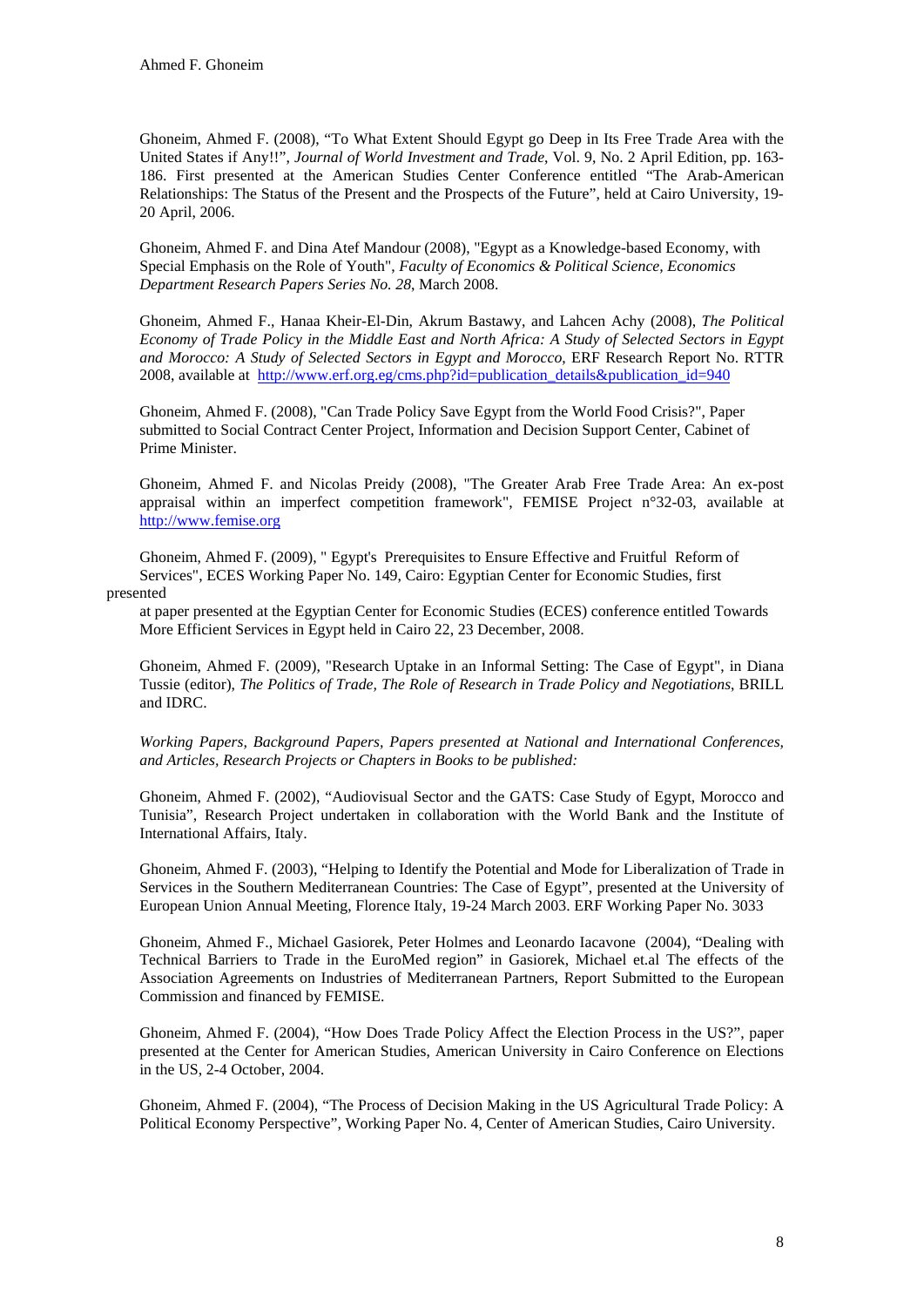Ghoneim, Ahmed Farouk and Hanaa Kheir-El-Din (2005), "10 Years After Barcelona Declaration: Impact on Regional Integration among South Mediterranean Countries and with the European Union", Background Chapter for the FEMISE Report on *The Euro-Mediterranean Partnership, 10 years After Barcelona, Achievements and Perspectives* coordinated by Radwan, Samir and Jean Louis Reiffers, FEMISE.

Ghoneim, Ahmed F. (2005), "Exports as an Engine for Growth" Background paper for the *Egypt Human Development Report 2005/2006*.

Ghoneim, Ahmed F. (2005), "Services as an Engine for Growth" Background paper for the *Egypt Human Development Report 2005/2006*.

Ghoneim, Ahmed F. (2005), "Is Political Liberalization a Prerequisite for Economic Liberalization? The Case of the Arab World" paper presented at the Euro-Mediterranean Economic Transition Conference, Brussels, 11-12 April, 2005.

Ghoneim, Ahmed Farouk and Hanaa Kheir-El-Din (2005), "10 Years After Barcelona Declaration: Impact on Regional Integration among South Mediterranean Countries and with the European Union on Egypt" paper presented at the CEFRS/USAID 4<sup>th</sup> Annual conference, Cairo.

Ghoneim, Ahmed, Peter Holmes and Leonardo Iacovone (2005, forthcoming), "TBTs and the EuroMed: An Empirical Analysis" in Michael Gasiorek (ed.), *Trade Integration and Southern Mediterranean*.

Ghoneim, Ahmed F., David Evans, Micahel Gasiorek, Peter Holmes, Sherman Robinson, Jim Rollo, Leo Iacovone, and Karen Jackson (2006), *Assessing Regional Trade Agreements with Developing Countries: Shallow and Deep Integration, Trade, Productivity, and Economic Performance*, DFID Project Number 04 5881

Ghoneim, Ahmed F. (2006, forthcoming), "Study on Status of Competition in Egypt", Research project undertaken for IDRC. Project Coordinator Simon Evenett *Promoting Competitive Markets in Developing Economies*.

Ghoneim, Ahmed F. (2006), "The Potential Impacts of the Egyptian-US Free Trade Area on Egyptian Labor" paper presented at the Public Administration Research and Consultation Center Conference entitled "The Labor Relations in the Context of Economic and Political Transformations" held at Cairo University, 12-14 March, 2006.

Ghoneim, Ahmed F. (2006), 'Impact of European Neighbourhood Policy on South Mediterranean Countries", Background Chapter for the FEMISE Report on *The New Neighbourhood Policy and the South Mediterranean Countries* coordinated by Radwan, Samir and Jean Louis Reiffers, FEMISE.

Ghoneim, Ahmed F. (2006), "The Role of Research in Formulating Trade Policy in Egypt" paper presented at the workshop on The Use of Research in Trade Policy co-organized by Latin American Trade Network (LATN) and IDRC, Buenos Aires, July  $31<sup>st</sup>$  and August  $1<sup>st</sup>$ , 2006. Published as LATIN/FLASCO Working Paper Series No. 80, September, 2007.

Ghoneim, Ahmed F. (2006), "Regional Trade Agreements in the Middle East North Africa (MENA) region: Are they are Converging or Diverging", LATN/FLASCO Working Paper Series No. 57, July, 2007 available at a series and the series of the series and the series are at a series at a series at a series and the series at a series of the series at a series of the series at a series of the series at a series of the [http://www.latn.org.ar/archivos/documentacion/PAPER\\_DOC57\\_WP\\_Ghoneim\\_Regional%20trade%](http://www.latn.org.ar/archivos/documentacion/PAPER_DOC57_WP_Ghoneim_Regional%20trade%20agreements%20in%20the%20MENA%20region.pdf) [20agreements%20in%20the%20MENA%20region.pdf](http://www.latn.org.ar/archivos/documentacion/PAPER_DOC57_WP_Ghoneim_Regional%20trade%20agreements%20in%20the%20MENA%20region.pdf)

Ghoneim, Ahmed F. and Abdallah Khattab (2008), "Corruption in the Egyptian Customs System", paper presented at the El-Ahram Center for Political and Strategic Research Center conference, 27 February 2008, Cairo.

Ghoneim, Ahmed F. (2008), " Investigating the Needs and Potential Effects of Some Aspects of Deep Integration in the EU-Egypt Association Agreement and Neighbourhood Policy", paper presented at the World Bank ABCDE Annual Conference, 9-11 June, 2008, Cape Town, South Africa.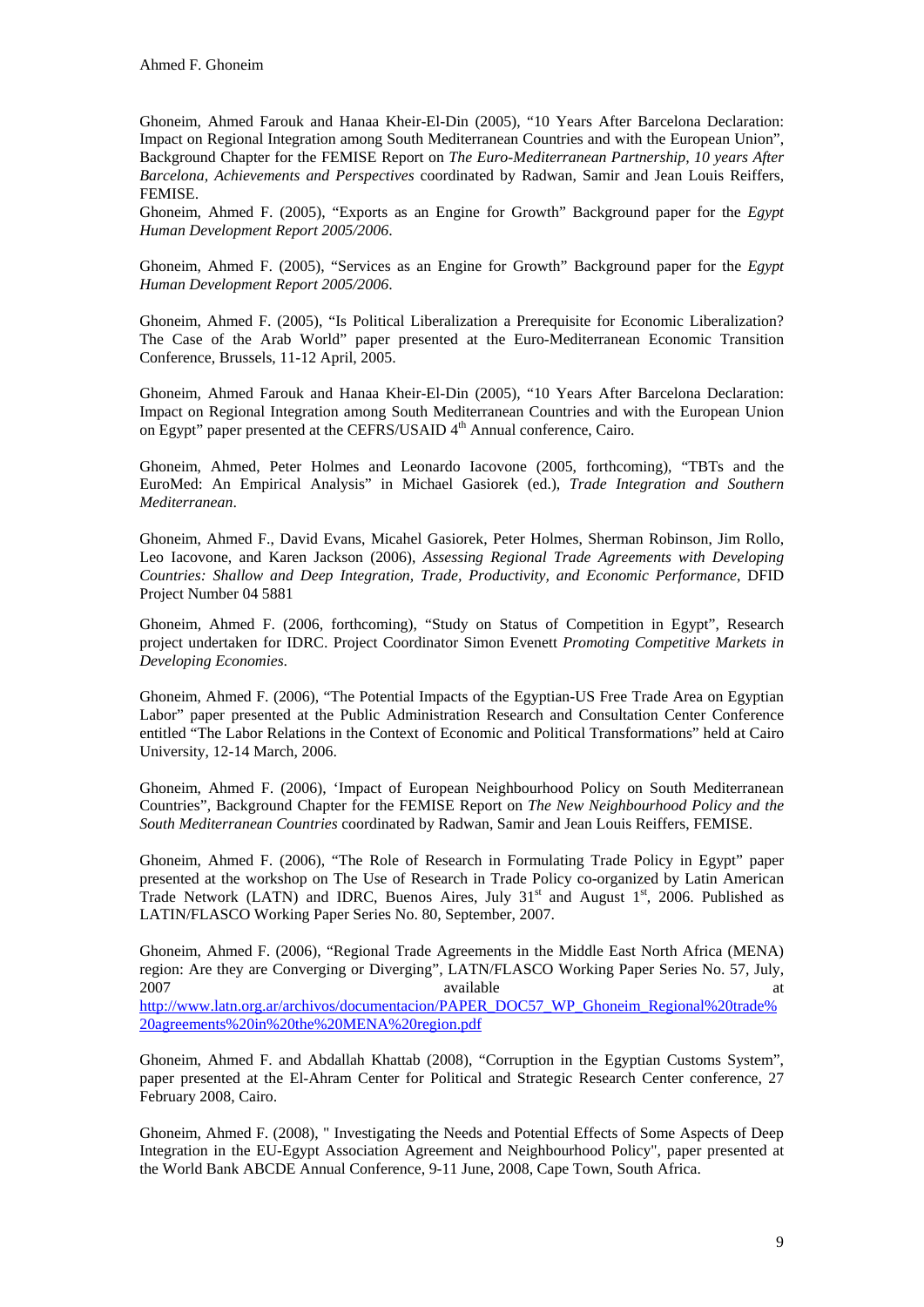Ghoneim, Ahmed F. (2008), "The Role of State in Competition and Consumer Protection", paper presented at the Partners for Development Conference, 14-15 May, 2008, Cairo.

Ghoneim, Ahmed F. (2008), "From EU Association Agreements to EU Neighbourhood Policy and Union for the Mediterranean: Does Egypt Need This Change in EU Regional Policy?", paper written for Center for European Studies, Middle East Technical University, Ankara and the Institute of International Affairs, Rome.

Ghoneim, Ahmed F. (2008), "Report on Migration Policies in Egypt", submitted to IEMed, Barcelona.

Ghoneim, Ahmed F. (2009), " Impact of Qualifying Industrial Zones on Egypt: A Critical Analysis", paper presented at the Virtual Institute UNCTAD meeting, Geneva, 4-7 May, 2009.

Ghoneim, Ahmed F. (2009), *"* Evaluating the Institutional Framework Governing Migration in Egypt", paper presented at the Partners for Development Conference on Irregular Migration, Cairo, 10-11 May, 2009.

# *Books:*

Ghoneim, Ahmed F. (2003), (ed.) *From Doha to Cancun: The Formulation of the Arab Countries' Negotiating Position*, Proceedings of a Regional Expert Meeting held in Cairo, organized jointly by the Center Center of Economic and Financial Research, Cairo University and the Friedrich Ebert Stiftung.

Ghoneim, Ahmed F. and Heba Nassar (2003) (eds.) *Institutional and Policy Challenges Facing the Egyptian Economy*, Cairo: Center of Economic and Financial Research, Cairo University (CEFRS).

Ghoneim, Ahmed F. (2005), *Democracy and Market Economy*, Cairo: Center for International Private Enterprises (CIPE), Short Book in Arabic

Ghoneim, Ahmed F. (2006), *On the Liberalization of Trade*, Cairo: Center for International Private Enterprises (CIPE), Short Book in Arabic.

Ghoneim, Ahmed F. (2007), *Understanding what are Free Trade Areas with Application to Egypt*, Cairo: Center for Future Studies, Short Book in Arabic.

# *Book Reviews:*

Ghoneim, Ahmed F. (2007) Book Review of Khalid Ikram, The Egyptian Economy, 1952– 2000 Performance, Policies, and Issues (London/New York: Routledge, 2006), in *International Journal of Middle East Studies*, Volume 39 - Issue 04 - 2007

*Consultancy and Policy Oriented Commissioned Papers by International Organizations:*  Economic Commission of Africa (ECA), (2002) and (2007), Being a co-coordinator and a writer of the Governance report on Egypt which was part of the African Governance report published by ECA.

World Intellectual Property Organization (WIPO) (2003), *Guide on Surveying The Economic Contribution of the Copyright-Based Industries*, Geneva: WIPO, I participated as a consultant in 2002 for a working group of experts which helped in developing this Guide.

Ghoneim, Ahmed F. (2003), "Trade in Services Database" project undertaken for the World Bank

Ghoneim, Ahmed F. and David Burrer (2004), "Overview of Trade Facilitation in Egypt" Report submitted to USAID, Cairo.

Ghoneim, Ahmed F. (2004), "The Prospects of Exports in Yemen" study prepared for the UNDP.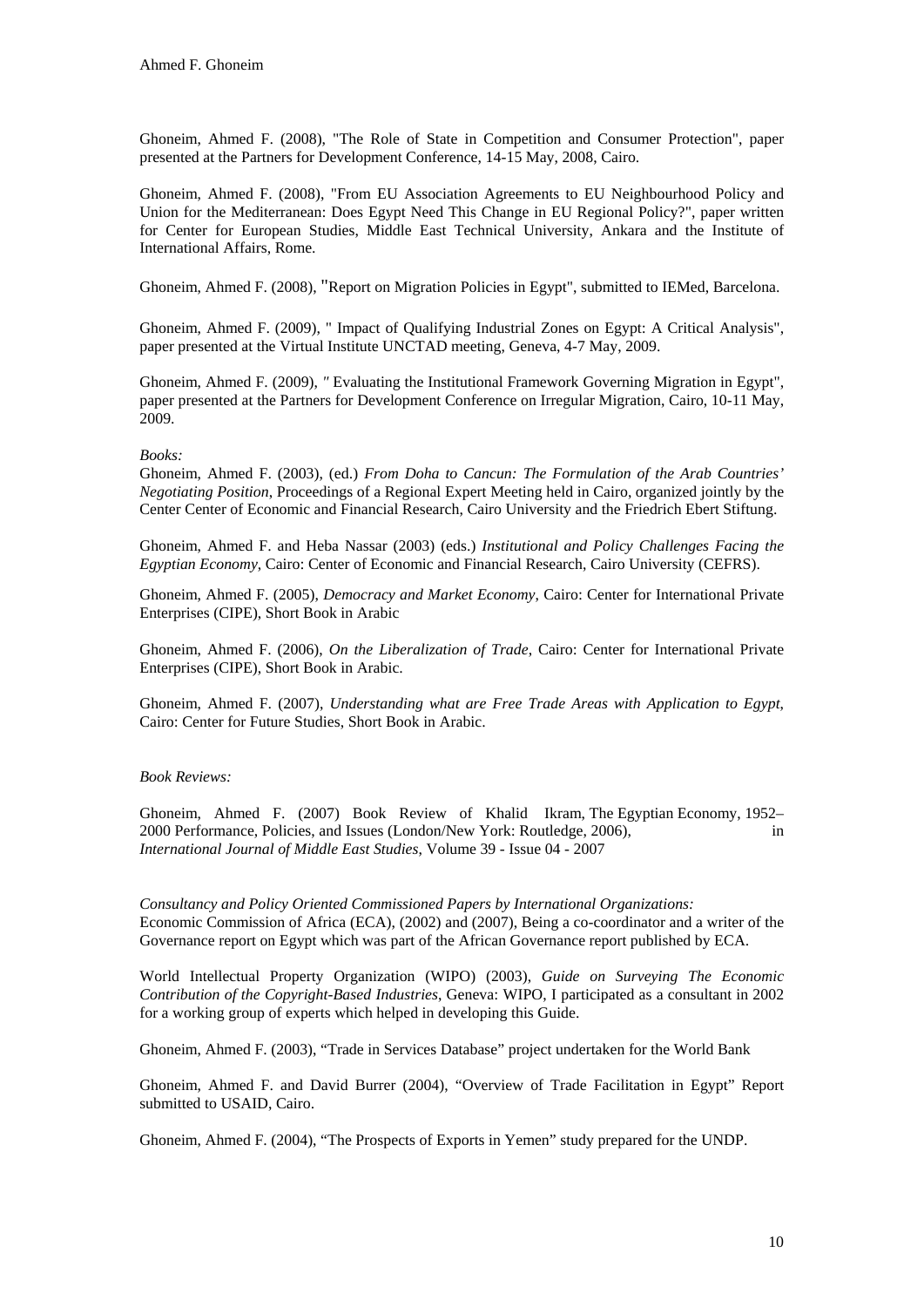Ghoneim, Ahmed F. (2005), "UNIDO Policy Toolbox on Private Sector Development, Country Report: Egypt", study prepared for UNIDO head office in Austria.

Ghoneim, Ahmed F. (2005), "Impact of the Multi-Fiber Agreement Removal on Egypt", Study undertaken for the World Bank.

Ghoneim, Ahmed F. (2005), "Special Focus: Recent Progress made by ESCWA member countries in promoting international trade as an engine for development: An Overview of the Trade Policy Developments in the ESCWA Region" study undertaken for ESCWA head office in Lebanon.

Ghoneim, Ahmed F. (2006), "The Economic Performance of the Arabic Translation Industry in Egypt", Report submitted to the World Bank.

Ghoneim, Ahmed F. (2006), "The implications of WTO Accession on Yemen's Bilateral and Regional Trade, and Investment Agreements" Study undertaken for GTZ/European Commission/ Ministry of Industry and Trade, Republic of Yemen.

Ghoneim, Ahmed F. (2006), Study on Intellectual Property and Small and Medium-Sized Enterprises in Egypt, submitted to the World Intellectual Property Organization (WIPO).

Ghoneim, Ahmed F. (2006), "Prospects of Yemen joining the Gulf Cooperation Council" Study undertaken for DFID and the Ministry of Planning, Yemen.

Ghoneim, Ahmed F. (2006), "Raising the Capacity Building of Trade Policy Directorate at the Ministry of Industry and Trade in Jordan" Study undertaken for UNDP.

Ghoneim, Ahmed F. (2007), "Europe-South Mediterranean Free Trade Area and Its Impact on the Pan Arab Free Trade Area" Study undertaken for the League of Arab States.

Ghoneim, Ahmed F. (2007), "Building a database for trade in services: financial, telecommunications, and transport" project undertaken for OECD.

Ghoneim, Ahmed F. (2007), "Report on British Gas Operations in Egypt with special emphasis on Edku site", a report submitted to British Gas. The report covered the economics of the natural gas in Egypt, its position in the region, and socio economic assessment of BG operations in Egypt.

Ghoneim, Ahmed F. (2008), "Study on the Status of Four Services Sectors in Egypt: Telecommunications, Maritime, Postal, Distribution", undertaken for Development Solutions, China subcontracted by the European Commission.

Ghoneim, Ahmed F. (2008), coauthoring and participating in training for a Manual on Rules of Origin and Customs under the Egyptian-EU Association Agreement, undertaken for the European Commission.

Ghoneim, Ahmed F. (2008), Framework Document on Agricultural Trade in Arab Countries' Regional Trade Agreements. Study undertaken for the World Bank

Ghoneim, Ahmed F. (2009), Monitoring and Evaluation of the Impact of Trade Policy and Agreements on the Prospects for Achieving the MDGs in the Arab Region: The Case of Egypt, study undertaken for UNDP.

Ghoneim, Ahmed F. (2009), Support for Higher Education in Egypt towards a Knowledge Economy based on Science and Technology in the Field of Social Science and specifically in International Economics, Study undertaken for Kobe University, Japan, JICA, and Cairo University.

Ghoneim, Ahmed Farouk (2009), "Regional Report on NTBs and SPS Measures facing Agricultural intra-Arab Trade", based on National Reports from Egypt, Morocco, Tunisia, Jordan, and Syria. Report submitted to World Bank Institute.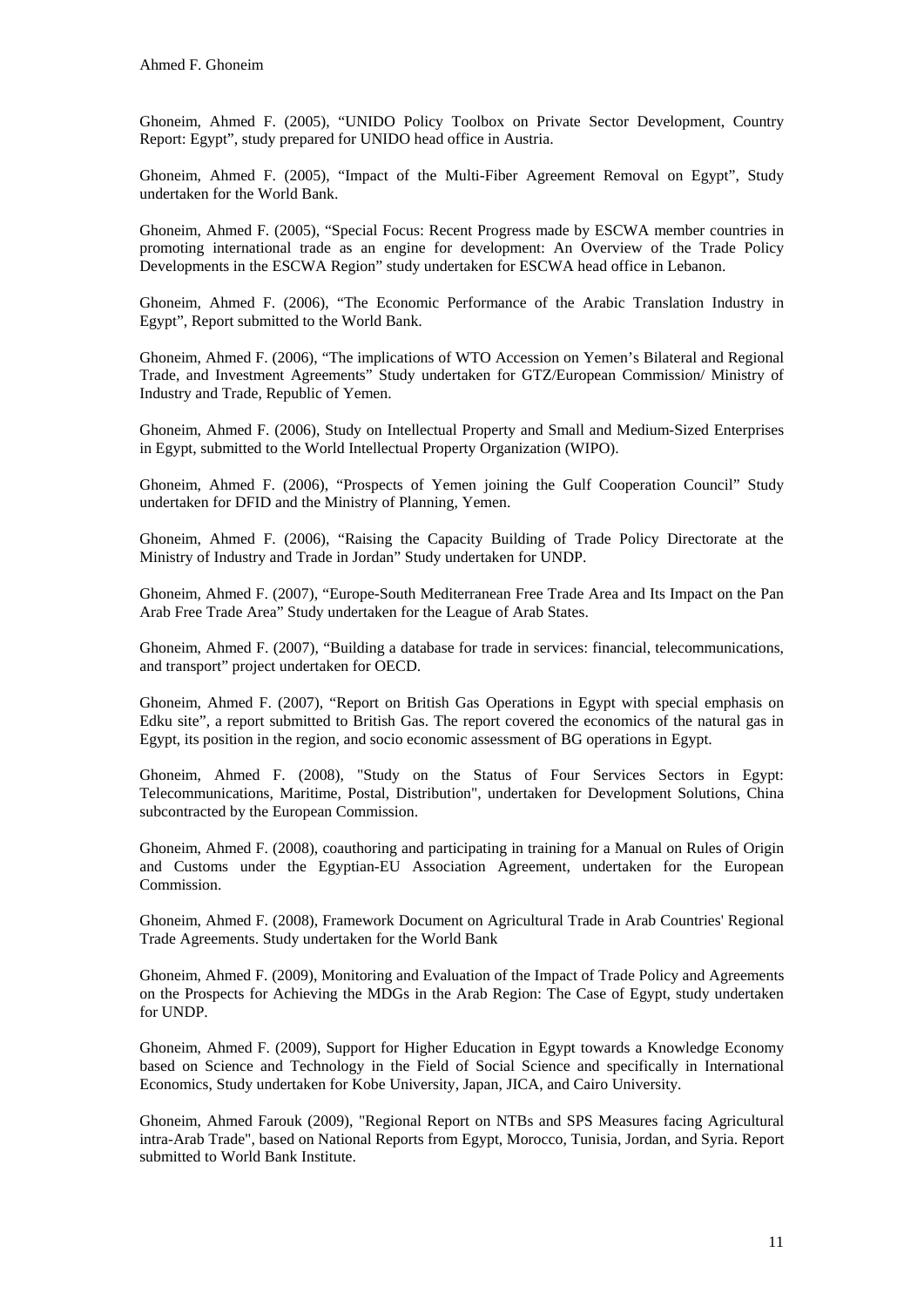Ghoneim, Ahmed Farouk (2009), "Different Means to Save the Egyptian Textiles and Clothing Industry from the Financial Crisis", position paper undertaken for the Ready Made Garments Exporting Council and the Industry Modernization Center.

Ghoneim, Ahmed Farouk (2009, forthcoming), "Labour Migration for Decent Work, Economic Growth and Development: The Case of Egypt", study undertaken for International Labour Organization (ILO), Geneva.

*Short Articles, Op-eds, Lectures, and, Interviews in Newspapers:* 

Ghoneim, Ahmed F. (2000), "The New Agriculture Negotiations under the WTO Auspices: Egypt Position and Its Negotiating Strategy", *Siassa Dawlia*, January 2000, Issue No. 139, pp. 206-212 (in Arabic).

Ghoneim, Ahmed F. (2002), "SMEs as Copyright Owners and Copyright Users", WIPO Document No. WIPO/IP/MOW/02/13, First Presented as a Lecture in the WIPO Forum held in Moscow, 23-25 May, 2002.

Ghoneim, Ahmed F. (2003), " Regulation of E-Commerce in Egypt", *World Bank/European Commission Newsletter on Programme on Private Participation in Mediterranean Infrastructure*, Issue No. 20, October 2003.

Ghoneim, Ahmed F. (2003), "The Failure of Cancun: Benefit or Loss for Egypt?" Delivered at the Conference on: " How Egyptian Entrepreneurs Can Deal with Global Economic Challenges" organized by Young Egyptian Entrepreneurs in Cooperation with Friedrich Naumann Foundation, 18-19 October, 2003. Delivered for a second time at the American University in Cairo in a seminar entitled "Cancun, what After.."

Ghoneim, Ahmed F. (2003) Interview on Competition Law in Al-Ahram Newspaper 27/11/2003.

Ghoneim, Ahmed F. (2003) Is Cancun a Failure: An Arab Economist Perspective, lecture delivered at the ERF Annual Conference held in Marrakech, 16-18 December, 2003.

Ghoneim, Ahmed F. (2003), "Egypt and the Cancun Ministerial Meeting", in Ghoneim, Ahmed F. (2003), (ed.) *From Doha to Cancun: The Formulation of the Arab Countries' Negotiating Position*, Proceedings of a Regional Expert Meeting held in Cairo, organized jointly by the Center Center of Economic and Financial Research, Cairo University and the Friedrich Ebert Stiftung.

Ghoneim, Ahmed F. (2003), "Overview" in Proceedings of Seminar on: *Issues on Regionalism and Multilateralism: Options for Egypt*, Cairo: Center of Economic and Financial Research, Cairo University (CEFRS).

Ghoneim, Ahmed F. and Heba Nassar (2004), "Economic Reform in Egypt: Adopting a Participatory Approach", paper presented at the Regional Workshop on Economic Reform in the MENA Region, Creating Linkages between Government, Academics, Civil Society and Policy Makers to meet the Challenges of Economic Reform. Organized jointly by Friedrich Ebert Foundation and the Center for Economic and Financial Research and Studies, May 2004.

Ghoneim, Ahmed F. (2005), "The Nexus between Regional Trade Agreements and Conflicts Prevention in the Middle East: An Arab Point of View", *Conflict in Focus, Issue No. 6, April 2005*, Jordan: Regional Centre on Conflict Prevention.

Ghoneim, Ahmed F. (2006), "Regional Trade Agreements in The Middle East North Africa (MENA) Region: Are they Converging or Diverging ?" short paper prepared for the first discussion meeting on global governance and regionalism organized by Latin American Trade Network, Buenos Aires, Argentina July 28-29, 2006.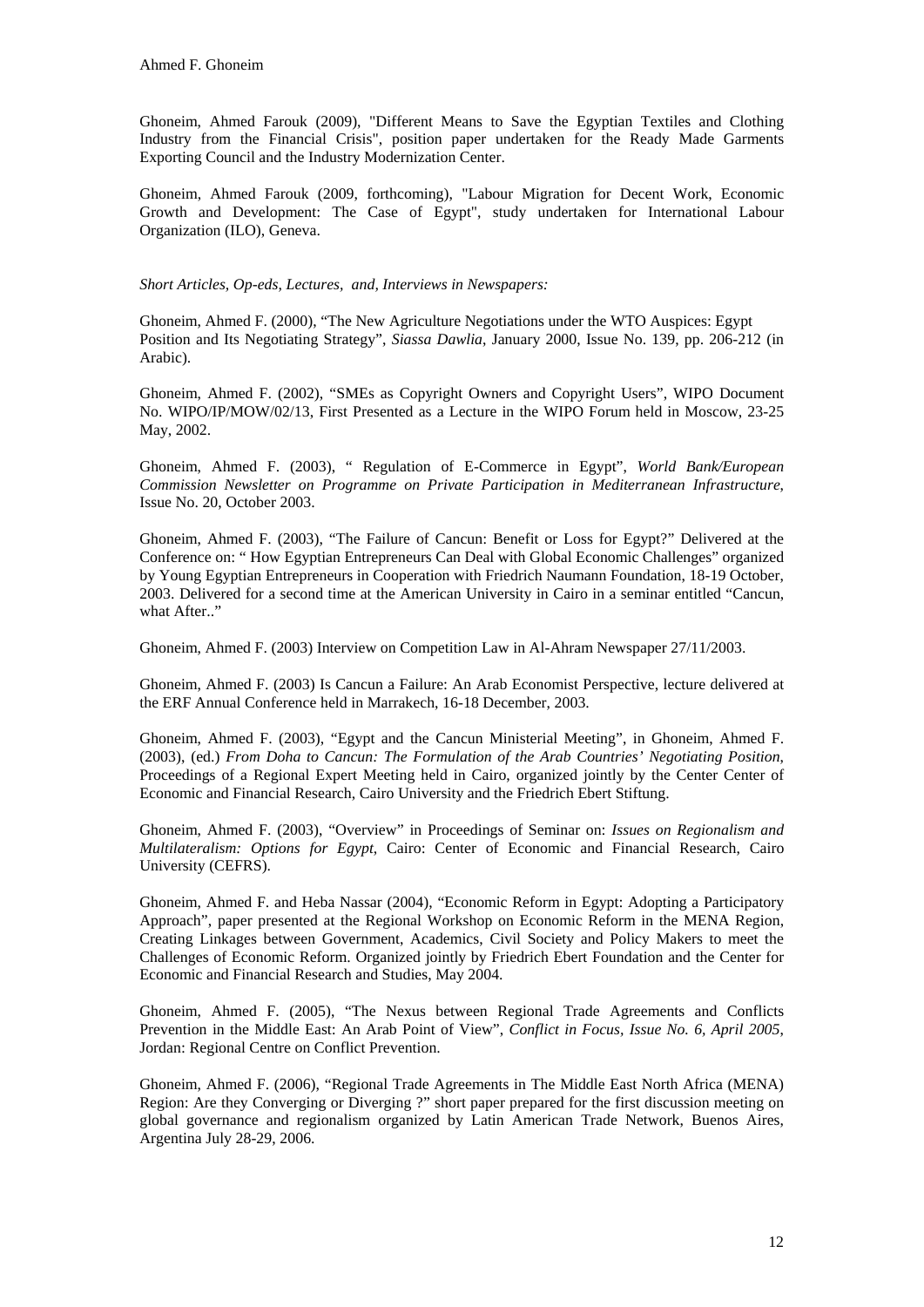Ghoneim, Ahmed F. (2006), "From EU Partnership to EU Neighbourhood: Does Egypt Need This Change in EU Regional Policy?", Paper presented at the seminar on From Partnership to Neighbourhood: A Better Path for the South Mediterranean Countries? organized jointly by the Center for European Studies, and Konrad Adenaur Foundation,  $7<sup>th</sup>$  of November, 2006.

Ghoneim, Ahmed F. (2006), "Regional Trade Agreements in The Middle East North Africa (MENA) Region: Are they Converging or Diverging ?" *Latin Nexos* Edition No. 1 September/October.

Ghoneim, Ahmed F. (2007), "Trade relations: Keeping a record of history", *The Bridge*, A Bi monthly review on European Integration, 2nd Quarter, 2007, available at http://www. Bridge-mag.com/magazine/

Ghoneim, Ahmed F. (2008), "The Limits of Trade Policy in Dealing with the Food Crisis", *Al-Ahram Weekly Newspaper*, 23-29 October, 2008, Issue No. 919.

Ghoneim, Ahmed F. (2009), "Role of Public Policies in Facing World Crisis: The Case of Trade Policy", Policy Brief No. 4, Social Contract Center, available at [www.socialcontarct.gov.eg](http://www.socialcontarct.gov.eg/)

### **Ongoing Research and Consultancy Projects:**

Has been engaged in several research projects related to trade policy, competition, and intellectual property rights, neighbourhood policy of the European Union (mainly responsible for Egypt) financed by UNCTAD, IDRC, JICA, WIPO, World Bank, FEMISE, European Commission, COMESA, ESCWA, WTO, OECD, DFID, GTZ, League of Arab States and UNDP.

### **Training Experience:**

Acted as a trainer on Trade Policy Issues (international consultant) with World Bank, World Trade Organization, Arab Monetary Fund, Institute of International Law, CUTS, and Arab Planning Institute in a number of Arab and non Arab countries including Egypt, Yemen, Syria, Saudi Arabia, United Arab Emirates, Kuwait, and India.

# **Honors and Scholarships:**

2009

- Member of the Steering Committee of FEMISE Research Network as a representative of Cairo University

- Coordinator of UNCTAD Virtual Institute as a representative of Faculty of Economics and Political Science, Cairo University

- Member of the Foreign Trade Committee at the Federation of the Egyptian Industries

- Acting as a referee for *The Journal of Common Market Studies*

2008

- Member of the Steering Committee of FEMISE Research Network as a representative of Cairo University

- Coordinator of UNCTAD Virtual Institute as a representative of Faculty of Economics and Political Science, Cairo University

- Member of the Foreign Trade Committee at the Federation of the Egyptian Industries

- Acting as a referee for *The Journal of International Trade and Diplomacy* 2007

- Member of the Steering Committee of FEMISE Research Network as a representative of Cairo University

- Coordinator of UNCTAD Virtual Institute as a representative of Faculty of Economics and Political Science, Cairo University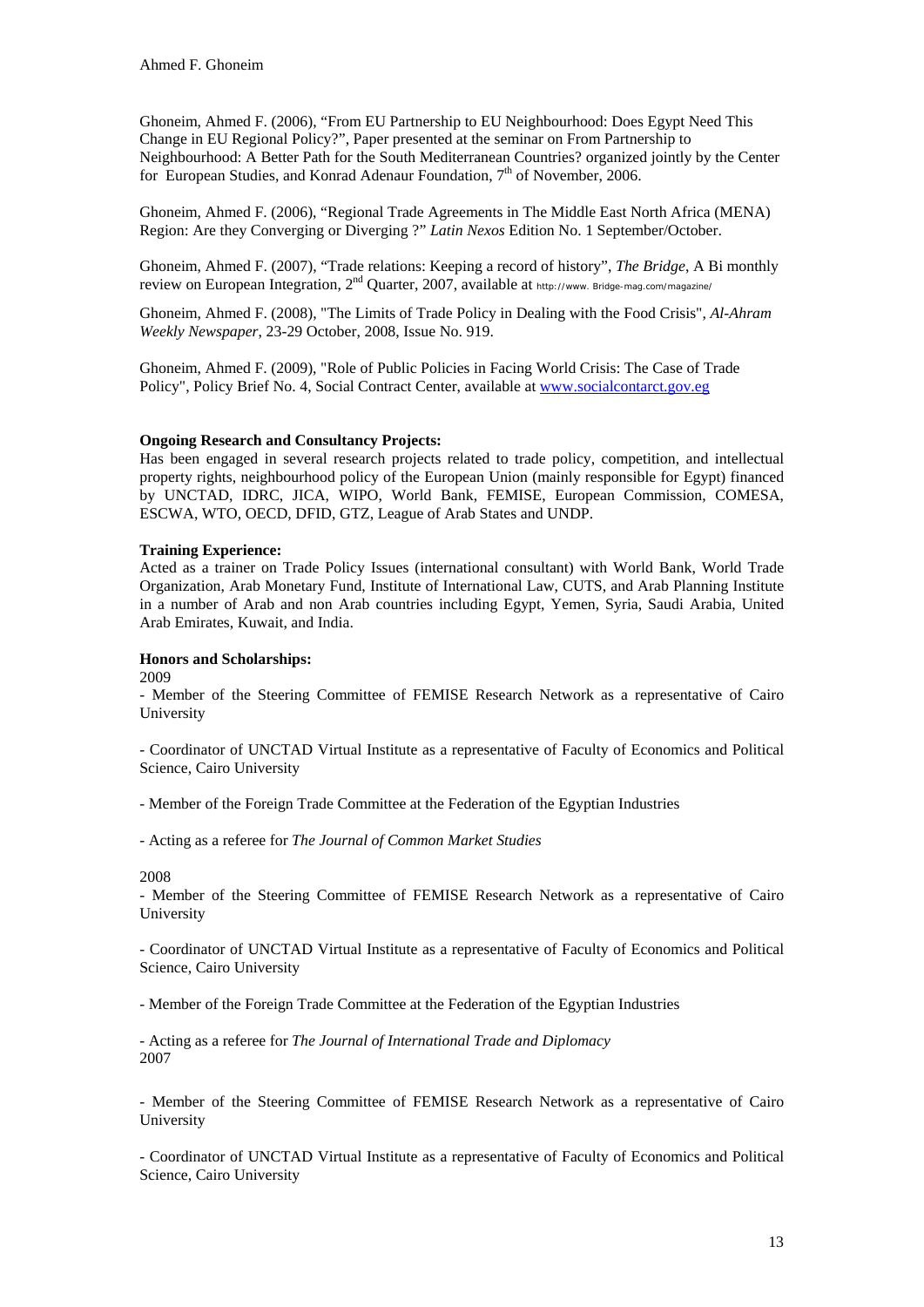- Member of the Foreign Trade Committee at the Federation of the Egyptian Industries

2006

- Member of the Foreign Trade Committee at the Federation of the Egyptian Industries

- Acting as a referee for the ERF's Seventh Regional Research Competition

- Acting as a referee for the *Mediterranean Politics*

- Acting as a reviewer for *International Journal of Middle East Studies* for a book published by Routledge

### 2005

- Member of the Foreign Trade Committee at the Federation of the Egyptian Industries

- Acting as a referee for ERF Annual Conference

#### 2003

- Acting as a referee for the *Journal of Development and Economic Policies* published by the Arab Planning Institute in Kuwait

- Acting as a referee for the *Journal of Economic Integration* published by the Center for International Economics, Sejong Institution, South Korea

- Chosen to be among the Scientific Committee for the FEMISE Research Projects

### 17/6/2002- 23/6/2002

European Union Visitors Program hosted and financed by the European Commission.

17/1/2002-

Research Associate at the Economic Research Forum for Arab Countries, Iran and Turkey

01/01/2002- 31/12/2002

Member of the Economic Committee of the Giza Governorate, National Democratic Party.

#### 3/7/2000 - 14/7/2000

Robert Schuman Centre for Advanced Studies, European University Institute sponsoring tuition fees, accommodation and transport for attending a Summer School for Ph.D. Students in Florence, Italy entitled, The Mediterranean in the 21<sup>st</sup> Century: Enduring Differences and Prospects for Co-operation.

#### 26/10/1999 - 27/10/1999

Economic Research Forum for Arab Countries, Iran and Turkey (ERF) sponsoring tuition fees for attending a course on the "Macroeconomic Management: Financial Sector Issues" held jointly by the World Bank and the ERF in Cairo.

#### 29/07/1998 - 10/08/1998

Economic Development Institute of the World Bank sponsoring tuition fees, accommodation and transport for attending a course on "Globalization and New Trade Agenda" in World Bank, Washington DC.

# 09/02/1998 - 14/02/1998

Economic Development Institute of the World Bank sponsoring tuition fees, accommodation and transport for attending a course on " New Skills in Economic Growth" in World Bank, Washington DC.

#### 1/4/1997- 31/1/2001

Scholarship granted from the German Academic Exchange Service (DAAD) to pursue Ph.D. in a German University.